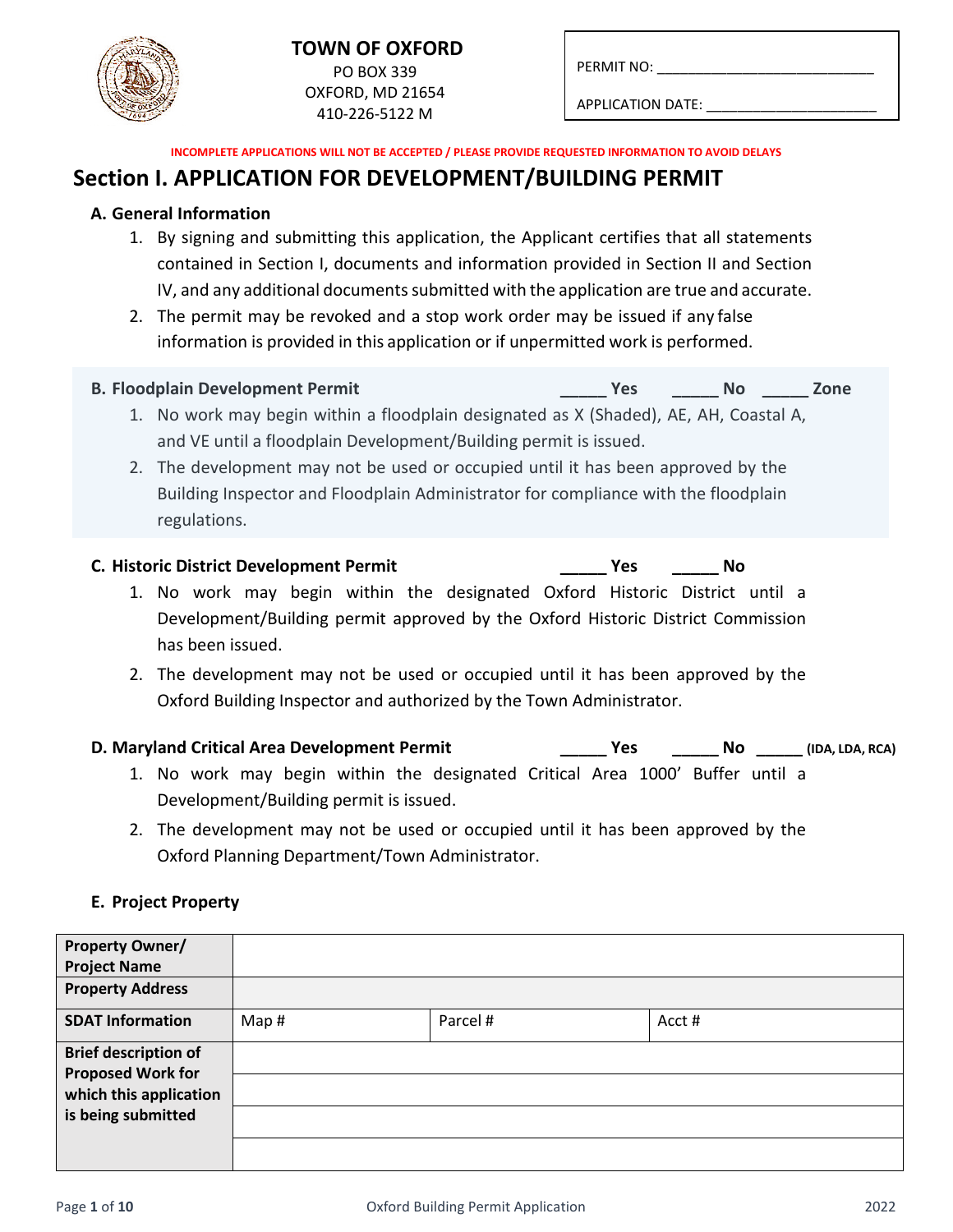## **F. Owner/Applicant Information**

| <b>Property Address</b>      |                        |                |  |  |  |
|------------------------------|------------------------|----------------|--|--|--|
| <b>Property Owner</b>        | Name                   | Cell Phone     |  |  |  |
|                              | <b>Mailing Address</b> |                |  |  |  |
|                              | <b>Email Address</b>   |                |  |  |  |
| <b>Applicant/Contractor</b>  | Name                   | Cell Phone     |  |  |  |
| (Contractor License          |                        |                |  |  |  |
| <b>Number Required)</b>      | <b>Mailing Address</b> |                |  |  |  |
|                              | Email Address          |                |  |  |  |
|                              | <b>Business Name</b>   | License Number |  |  |  |
| <b>Plumbing Contractor</b>   | Name                   | Cell Phone     |  |  |  |
|                              | <b>Mailing Address</b> | License Number |  |  |  |
| <b>Electrical Contractor</b> | Name                   | Cell Phone     |  |  |  |
|                              | <b>Mailing Address</b> | License Number |  |  |  |

- A CERTIFICATE OF USE AND OCCUPANCY IS REQUIRED to be issued by the building official BEFORE this building may be used or occupied. No certificate of use and occupancy will be issued until all required inspections have been approved.
- A permit under which no work is commenced within six months after issuance shall expire. A permit under which work commences within six months shall become invalid one year after the date of permit issuance.
- Inspections are required for footing, trenches, foundation (waterproofing-drain tile-backfill), framing, insulation, plumbing, floodplain, stormwater and any other identified items as found in the permit letter that accompanies your permit.

### **G. Project Information**

1. Development Type (Please check all that apply):

### **TYPE OF WORK TYPE OF STRUCTURE**

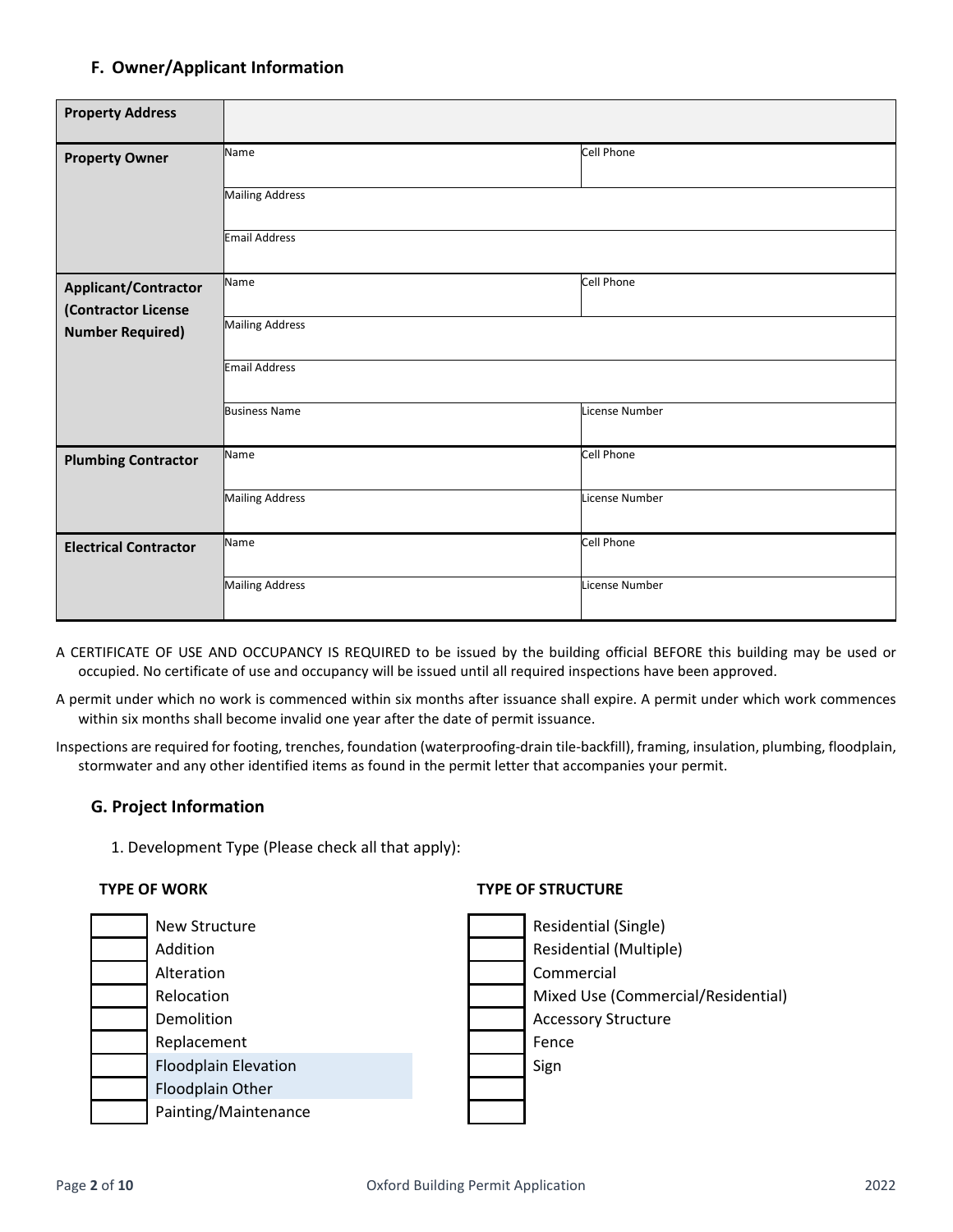### 2. Other Development Activities:

### **TYPE OF WORK TYPE OF STRUCTURE**





3. Construction Information:

| Basement (none in floodplain)    | <b>General Construction</b>       |    |
|----------------------------------|-----------------------------------|----|
| Crawlspace                       | <b>Additional Cost</b>            |    |
| <b>First Floor</b>               | Electrical                        |    |
| Second Floor                     | Plumbing                          | \$ |
| Third Floor (or attic)           | <b>HVAC</b>                       | \$ |
| Porch                            | Elevator                          |    |
| Garage                           | Other                             |    |
| Carport                          |                                   | \$ |
| Total Floor Area (1st, 2nd, 3rd) |                                   |    |
| <b>Total Footprint</b>           | <b>Total Cost of Improvements</b> | \$ |

## **Dimensions (In square feet) Cost of Work (Estimates - Supported w/quotes)**

| <b>General Construction</b>       | \$ |
|-----------------------------------|----|
| <b>Additional Cost</b>            | \$ |
| Electrical                        | \$ |
| Plumbing                          | \$ |
| <b>HVAC</b>                       | \$ |
| Elevator                          | ς  |
| Other                             | \$ |
|                                   | Ś  |
|                                   |    |
| <b>Total Cost of Improvements</b> |    |

## **H. Signature**

The applicant hereby certifies and agrees as follows: (1) he/she is authorized to make this application; (2) that to the best of his knowledge the information contained in this application is true and accurate; (3) there will be no work performed that is not specifically described in this application; (4) Town Officials are granted the right to enter onto the property for the purpose of reviewing work being requested, posting of notices, inspection of permitted work, and follow up inspections; (5) all development within Oxford is required to be constructed to meet the requirements of the following regulations:

| <b>Oxford Zoning Ordinance</b>           | Oxford Floodplain Management Ordinance           |  |
|------------------------------------------|--------------------------------------------------|--|
| <b>Oxford Historic District (Zoning)</b> | <b>Oxford Critical Area Regulations (Zoning)</b> |  |

The Commissioners of Oxford may impose additional Application Fees commensurate with those costs incurred in the processing, review, and evaluation of permit applications. Such costs may include, but are not limited to: consultant fees, survey costs, environmental impact characterizations, staff assignments and other related costs; legal fees incurred in reviewing the applications or representing the Town of Oxford, the Commissioners of Oxford, or their employees of officials and related costs.

Property Owner Signature The Print Name Controller and Date Date Date

Mailing Address **Email Email Email Email Phone**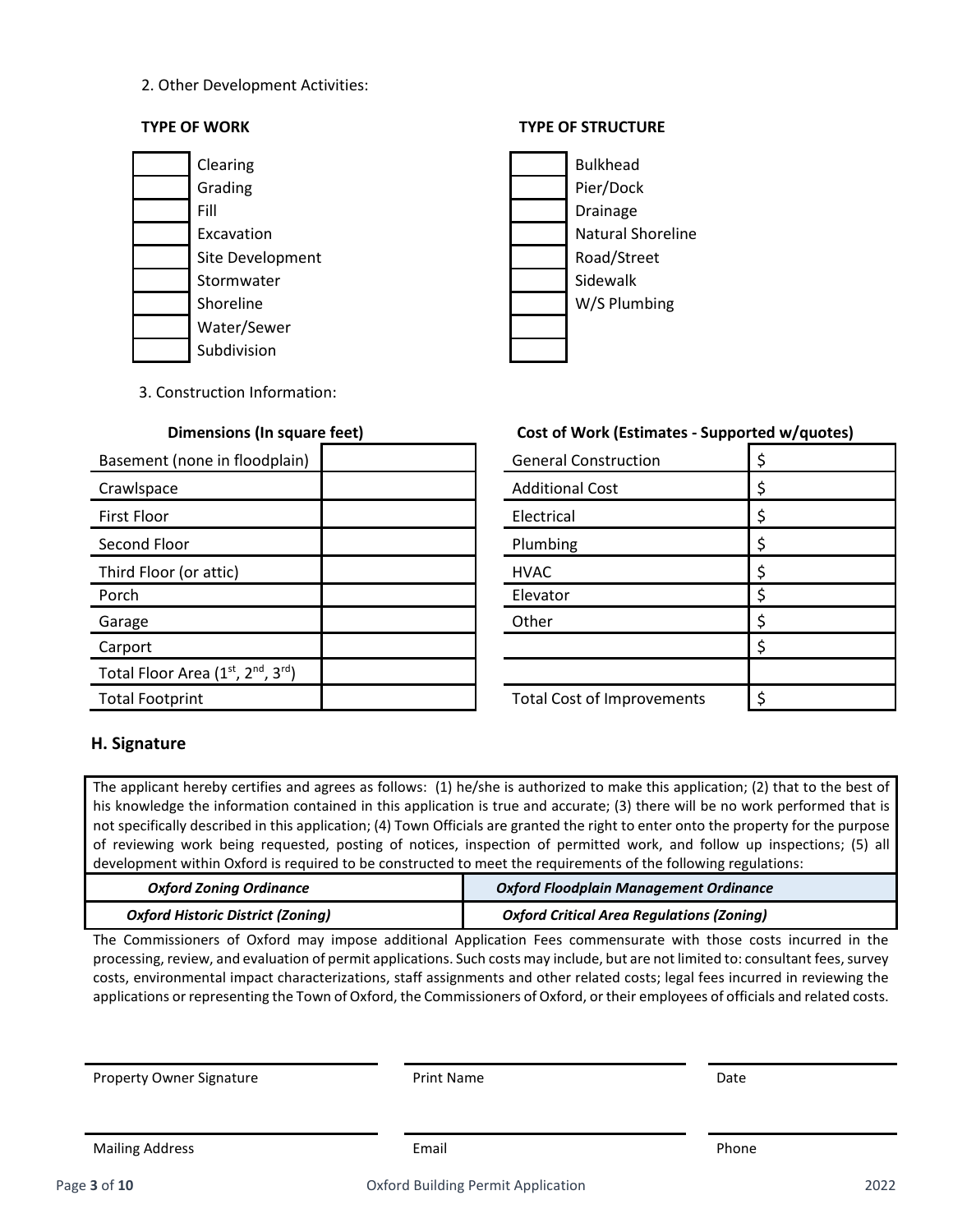# **Section II. Documentation Provided with Permit Application** *(to be completed by applicant)*

| <b>Submitted</b> | Note: not all listed items may be required for your project       |                                                                                                                                                                |  |
|------------------|-------------------------------------------------------------------|----------------------------------------------------------------------------------------------------------------------------------------------------------------|--|
|                  | Site Plan/Survey/Plat (7 copies)                                  | Required for ALL applications                                                                                                                                  |  |
|                  | <b>Construction/Building Plans (7 copies)</b>                     | Required for ALL construction                                                                                                                                  |  |
|                  | <b>Existing Condition Pictures/Proposed</b><br>Samples (7 copies) | Required for Historic District review                                                                                                                          |  |
|                  | <b>Construction Materials/Paint Samples</b>                       | Required for Historic District review                                                                                                                          |  |
|                  | <b>Building Permit Checklist</b>                                  | Required for ALL applications                                                                                                                                  |  |
|                  | <b>Application Permit Fee</b>                                     | Determined by staff                                                                                                                                            |  |
|                  | <b>Talbot County Soil Erosion and Sediment</b>                    | Standard Plan or Soil Conservation Approval                                                                                                                    |  |
|                  | <b>Stormwater Management Plan (3 copies)</b>                      | <b>Engineering Review</b>                                                                                                                                      |  |
|                  | <b>Buffer Management Plan (3 copies)</b>                          | <b>Critical Area/Mitigation Plan (Plantings)</b>                                                                                                               |  |
|                  | Sprinkler System/Fire Marshall Approval                           | New construction                                                                                                                                               |  |
|                  | <b>Health Department Approval</b>                                 | New residential development                                                                                                                                    |  |
|                  | <b>County Impact Fee</b>                                          | New residential development                                                                                                                                    |  |
|                  | <b>FEMA Substantial Improvement Form</b>                          | Current Appraisal / Cost of Improvements                                                                                                                       |  |
|                  | <b>FEMA Elevation Certificate (EC)</b>                            | <b>Current Conditions/Proposed Construction</b>                                                                                                                |  |
|                  | <b>FEMA Agreement to Supply Elevation</b><br><b>Certificates</b>  | (1) With this permit (2) Upon placement of first floor<br>(3) Prior to final inspection; No Certificate of<br>Occupancy will be issued without a compliant EC. |  |
|                  | <b>FEMA Declaration of Land Restriction</b>                       | Non-conversion Agreement Accessory Structure                                                                                                                   |  |
|                  | <b>FEMA Non-Conversion Agreement</b>                              | For Accessory Structures under 300' only                                                                                                                       |  |
|                  | <b>FEMA Flood Vent Documentation</b>                              | <b>Engineered Flood Vent Certification</b>                                                                                                                     |  |
|                  | <b>FEMA Flood Venting Affidavit</b>                               | Affidavit to Maintain Flood Vents                                                                                                                              |  |
|                  | <b>Floodplain Permit Final Inspection Checklist</b>               | Attached to file prior to Occupancy Certificate                                                                                                                |  |
|                  | <b>Declaration of Land Restriction</b>                            | Non-Floodplain/Non-Residential                                                                                                                                 |  |

| ADDITIONAL DEVELOPMENT INFORMATION   |  |                      |  |            |        |                    |       |      |  |  |
|--------------------------------------|--|----------------------|--|------------|--------|--------------------|-------|------|--|--|
| <b>PARCEL ZONING:</b>                |  | <b>INTENDED USE:</b> |  |            |        |                    |       |      |  |  |
| <b>PARCEL SIZE/ACREAGE:</b>          |  |                      |  | LOT WIDTH: |        | <b>LOT LENGTH:</b> |       |      |  |  |
| <b>PROPOSED SETBACKS:</b><br>Front:  |  | Side:                |  |            | Side:  |                    | Rear: | MHW: |  |  |
| <b>PERMITTED SETBACKS:</b><br>Front: |  | Side:                |  |            | Side:  |                    | Rear: | MHW: |  |  |
|                                      |  |                      |  |            | NOTES: |                    |       |      |  |  |
| PERMITTED IMPREVIOUS COVERAGE:       |  |                      |  |            |        |                    |       |      |  |  |
| <b>CURRENT IMPERVIOUS COVERAGE:</b>  |  |                      |  |            |        |                    |       |      |  |  |
| PROPOSED IMPERVIOUS COVERAGE:        |  |                      |  |            |        |                    |       |      |  |  |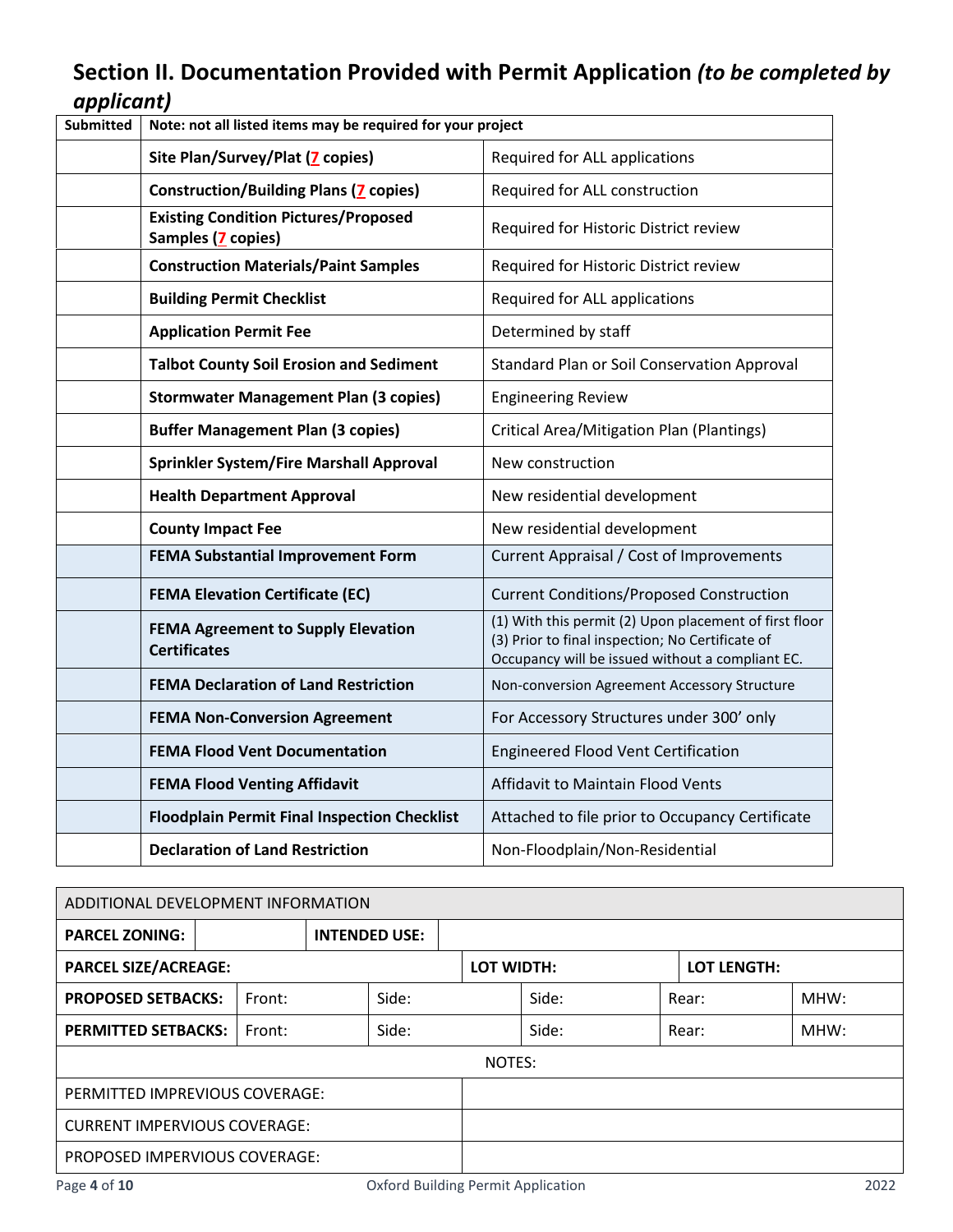# **Section III: Floodplain Review** *(to be completed by staff)*

|                | FLOOD INFORMATION (All elevations based on NVD '88)                                                    |  |  |  |
|----------------|--------------------------------------------------------------------------------------------------------|--|--|--|
|                |                                                                                                        |  |  |  |
|                | 2. The proposed development is located in Zone: _______________ (Zones: Coastal A, AE, VE, X(shaded))  |  |  |  |
| 3.             | The proposed development is located in a SFHA, but the proposed building is not                        |  |  |  |
| 4.             | The proposed development is located NEAR a Special Flood Hazard Area                                   |  |  |  |
| 5.             | The proposed development is NOT located near a Special Flood Hazard Area                               |  |  |  |
|                |                                                                                                        |  |  |  |
| <b>AE Zone</b> |                                                                                                        |  |  |  |
|                | Three (3) feet of freeboard is required for all construction.                                          |  |  |  |
|                | 1. Elevation Certificate attached? yes or no Type: _____ Existing Condition _____Proposed Construction |  |  |  |
| 2.             | Site Plan/Survey attached? _____ yes or _____ no                                                       |  |  |  |
| 3.             | <b>Proposed Flood Protection Elevation (BFE + Freeboard):</b>                                          |  |  |  |
| 4.             | <b>Proposed Finished Floor elevation:</b>                                                              |  |  |  |
| 5.             | Proposed elevation of Mechanical Equipment: _________                                                  |  |  |  |
| 6.             | <b>Improvement setback from Mean High Water:</b>                                                       |  |  |  |
| 7.             | <b>Flood Venting</b>                                                                                   |  |  |  |
|                | a. Size of Crawl Space<br>square feet                                                                  |  |  |  |
|                | Number of flood vents<br>b.                                                                            |  |  |  |
|                | Capacity of flood vents<br>square inches<br>C.                                                         |  |  |  |
|                | d. Type/Model of eng. flood vents                                                                      |  |  |  |
|                | e. Engineer design documents<br>____yes or _____no (required)                                          |  |  |  |
| 8.             | <b>Elevation of attached garage</b>                                                                    |  |  |  |
|                | a. Plumbing or Mechanical<br>_____yes or ______no                                                      |  |  |  |
|                | b. Size of attached garage<br>square feet                                                              |  |  |  |
|                | Number of flood vents<br>$\mathsf{C}$ .                                                                |  |  |  |
|                | Capacity of flood vents<br>square inches<br>d.                                                         |  |  |  |
|                | Type/Model of eng. flood vents<br>e.                                                                   |  |  |  |
|                | Engineer design documents<br>f.<br>______yes or ______no (required)                                    |  |  |  |
| 9.             | <b>Floodproofing (Commercial Only)</b><br>______yes or ______ no                                       |  |  |  |
|                | a. Floodproofing certificate submitted _____ yes or _____ no                                           |  |  |  |
|                |                                                                                                        |  |  |  |
|                |                                                                                                        |  |  |  |
|                |                                                                                                        |  |  |  |
|                |                                                                                                        |  |  |  |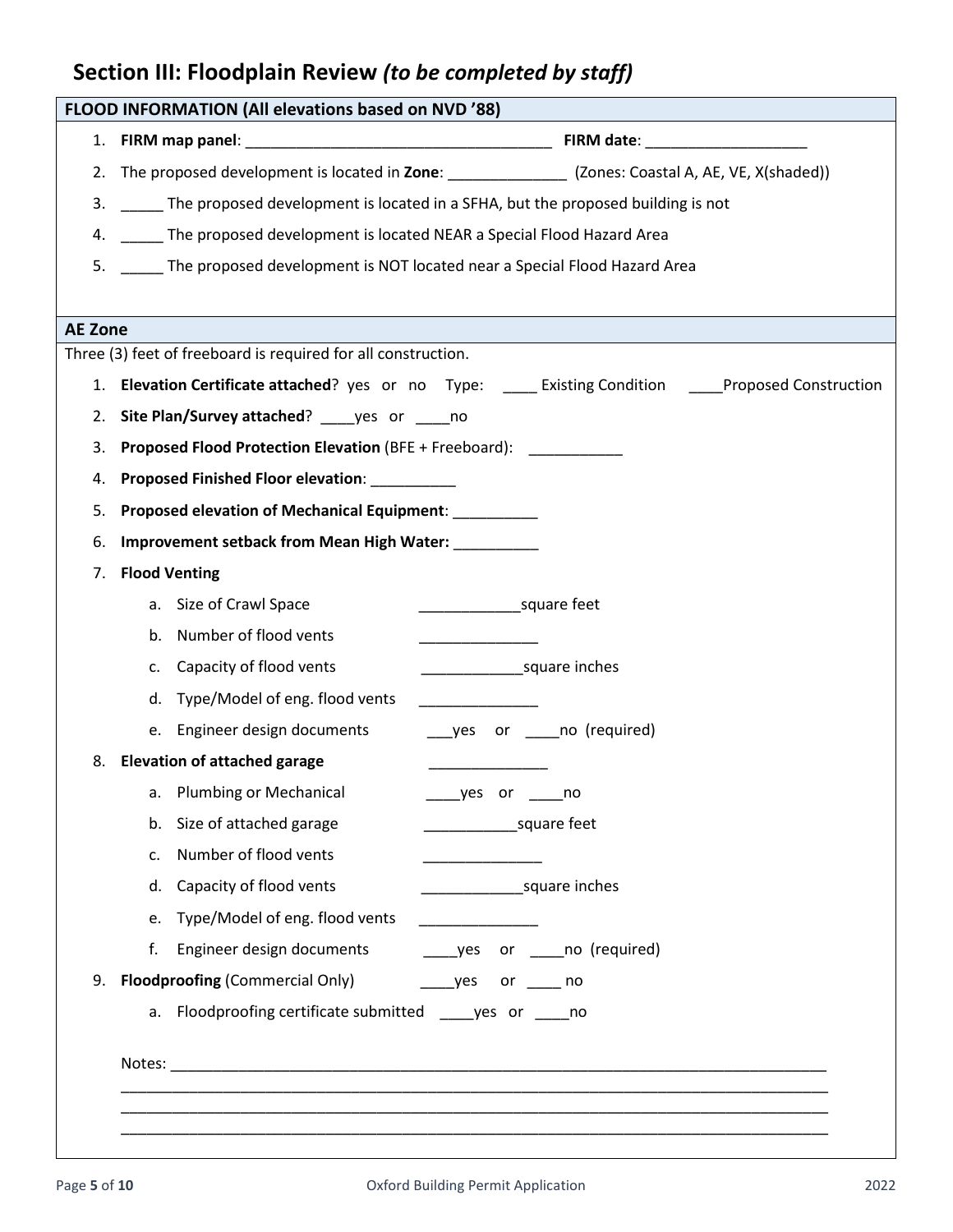|                                                                                              | <b>VE and COASTAL A Zones</b>                                                                                                                    |  |  |  |  |
|----------------------------------------------------------------------------------------------|--------------------------------------------------------------------------------------------------------------------------------------------------|--|--|--|--|
|                                                                                              | Three (3) feet of freeboard is required for all construction. Measured to bottom of lowest horizontal member.                                    |  |  |  |  |
|                                                                                              | 1. Elevation Certificate attached? yes or no Type: ______ Existing Condition _____Proposed Construction                                          |  |  |  |  |
| 2.                                                                                           | Site Plan/Survey attached? ___ yes or ___ no                                                                                                     |  |  |  |  |
| 3.                                                                                           | <b>Proposed Flood Protection Elevation (BFE + Freeboard):</b>                                                                                    |  |  |  |  |
| 4.                                                                                           | Proposed Lowest Horizontal Member elevation: __________                                                                                          |  |  |  |  |
| 5.                                                                                           | Proposed elevation of mechanical equipment: __________                                                                                           |  |  |  |  |
| 6.                                                                                           | Improvement setback from Mean High Water: _________                                                                                              |  |  |  |  |
|                                                                                              |                                                                                                                                                  |  |  |  |  |
|                                                                                              | <b>ACCESSORY STRUCTURE</b><br>Three (3) feet of freeboard is required for all construction or construction with flood damage-resistant materials |  |  |  |  |
|                                                                                              | below the base flood elevation if meeting other requirements of the Floodplain Code for accessory structures.                                    |  |  |  |  |
|                                                                                              | 1. Flood zone at location of Accessory Structure:                                                                                                |  |  |  |  |
|                                                                                              |                                                                                                                                                  |  |  |  |  |
| 3.                                                                                           | Flood Protection Elevation (BFE + Freeboard): __________                                                                                         |  |  |  |  |
| 4.                                                                                           | Site Plan/Survey attached? ________ yes or _____ no                                                                                              |  |  |  |  |
| 5.                                                                                           | <b>Proposed First Floor Elevation:</b>                                                                                                           |  |  |  |  |
| 6.                                                                                           | Proposed Elevation of Mechanical Equipment: _________                                                                                            |  |  |  |  |
| 7.                                                                                           | Improvement setback from Mean High Water: _________                                                                                              |  |  |  |  |
| 8.                                                                                           | <b>Flood Venting</b>                                                                                                                             |  |  |  |  |
|                                                                                              | square feet<br>a. Size of Accessory Structure                                                                                                    |  |  |  |  |
|                                                                                              | b. Number of flood vents                                                                                                                         |  |  |  |  |
|                                                                                              | c. Capacity of flood vents<br>square inches                                                                                                      |  |  |  |  |
|                                                                                              | d. Type/Model of eng. flood vents                                                                                                                |  |  |  |  |
|                                                                                              | e. Engineer design documents ______ yes or _____ no (required)                                                                                   |  |  |  |  |
| 9.                                                                                           | <b>Anchoring of Accessory Structure</b>                                                                                                          |  |  |  |  |
|                                                                                              | a. Required ________ yes or ______ no                                                                                                            |  |  |  |  |
|                                                                                              | b. Number of Anchors ___________                                                                                                                 |  |  |  |  |
|                                                                                              | c. Type of Anchors ____________                                                                                                                  |  |  |  |  |
| <b>ELEVATION CERTIFICATE HISTORY</b>                                                         |                                                                                                                                                  |  |  |  |  |
|                                                                                              | Document receipt of each Elevation Certificate and add Comments regarding conditions where needed:                                               |  |  |  |  |
|                                                                                              | 1. ____ Elevation Certificate - Existing Conditions                                                                                              |  |  |  |  |
|                                                                                              | 2. Elevation Certificate - Approved Construction                                                                                                 |  |  |  |  |
| 3.                                                                                           | Lackenbury Elevation Certificate - Placement of First Floor Lackenbury 2014 1997 - 2014 1997 1998 1999                                           |  |  |  |  |
| 4.                                                                                           | ___ Elevation Certificate - Final Construction                                                                                                   |  |  |  |  |
| A8. Vent information sufficient<br>C1. b) top of the next higher floor: ______________<br>5. |                                                                                                                                                  |  |  |  |  |
|                                                                                              |                                                                                                                                                  |  |  |  |  |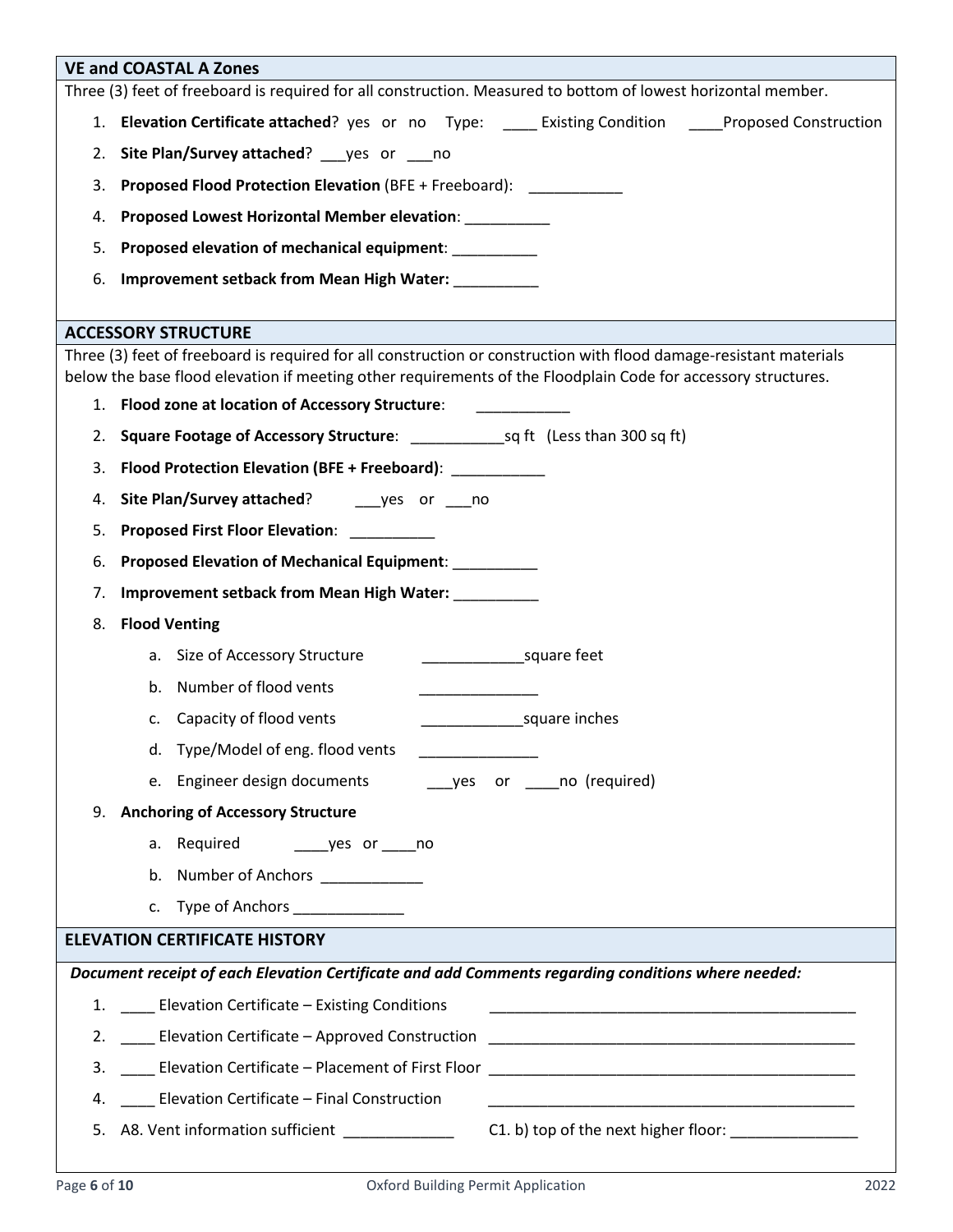# **Section IV Historic District Requirements and Review** *(to be completed by applicant)*

| uppncuncj                                                                                                                                                                                                                                                                                                                                                                                                                                                                                     |      |
|-----------------------------------------------------------------------------------------------------------------------------------------------------------------------------------------------------------------------------------------------------------------------------------------------------------------------------------------------------------------------------------------------------------------------------------------------------------------------------------------------|------|
| <b>Historic District Commission Application</b>                                                                                                                                                                                                                                                                                                                                                                                                                                               |      |
|                                                                                                                                                                                                                                                                                                                                                                                                                                                                                               |      |
|                                                                                                                                                                                                                                                                                                                                                                                                                                                                                               |      |
| Please provide a short summary of the proposed work:                                                                                                                                                                                                                                                                                                                                                                                                                                          |      |
|                                                                                                                                                                                                                                                                                                                                                                                                                                                                                               |      |
|                                                                                                                                                                                                                                                                                                                                                                                                                                                                                               |      |
|                                                                                                                                                                                                                                                                                                                                                                                                                                                                                               |      |
|                                                                                                                                                                                                                                                                                                                                                                                                                                                                                               |      |
|                                                                                                                                                                                                                                                                                                                                                                                                                                                                                               |      |
| Please make a check mark to indicate that your submission includes the following:                                                                                                                                                                                                                                                                                                                                                                                                             |      |
| A thoroughly completed Application for Development/Building Permit and Building Permit Checklist.                                                                                                                                                                                                                                                                                                                                                                                             |      |
| Seven sets of plans which include a site plan showing the location of the proposed work (building, fence line,<br>driveway, etc.), and a plan view and detailed elevations of the 4 sides of any building to be erected or modified.                                                                                                                                                                                                                                                          |      |
|                                                                                                                                                                                                                                                                                                                                                                                                                                                                                               |      |
| Specific information either on or accompanying the plans demonstrating the existing and the proposed<br>materials to be used (siding, trim, windows, roof, shutters, etc.).                                                                                                                                                                                                                                                                                                                   |      |
| Samples of siding, roof material, fencing and paint colors.                                                                                                                                                                                                                                                                                                                                                                                                                                   |      |
| Seven copies of the streetscape (marked photos or drawings), when an existing structure's height or width will<br>be altered or when a structure is to be built. The streetscape should demonstrate the proposed structure's<br>relationship to the neighboring structures. Please see viewpoints to be used for pictures below. Two or more pictures<br>must be taken from the street, along with pictures from any point which can be seen from a public way, parks, water,<br>street, etc. |      |
| As the Historic District Commission only meets once monthly, a thoughtfully and completely prepared submission will<br>help in expediting the approval of your project and the issuance of a building permit.                                                                                                                                                                                                                                                                                 |      |
|                                                                                                                                                                                                                                                                                                                                                                                                                                                                                               |      |
| ⊗<br><b>Elevation View Points</b>                                                                                                                                                                                                                                                                                                                                                                                                                                                             | Plat |

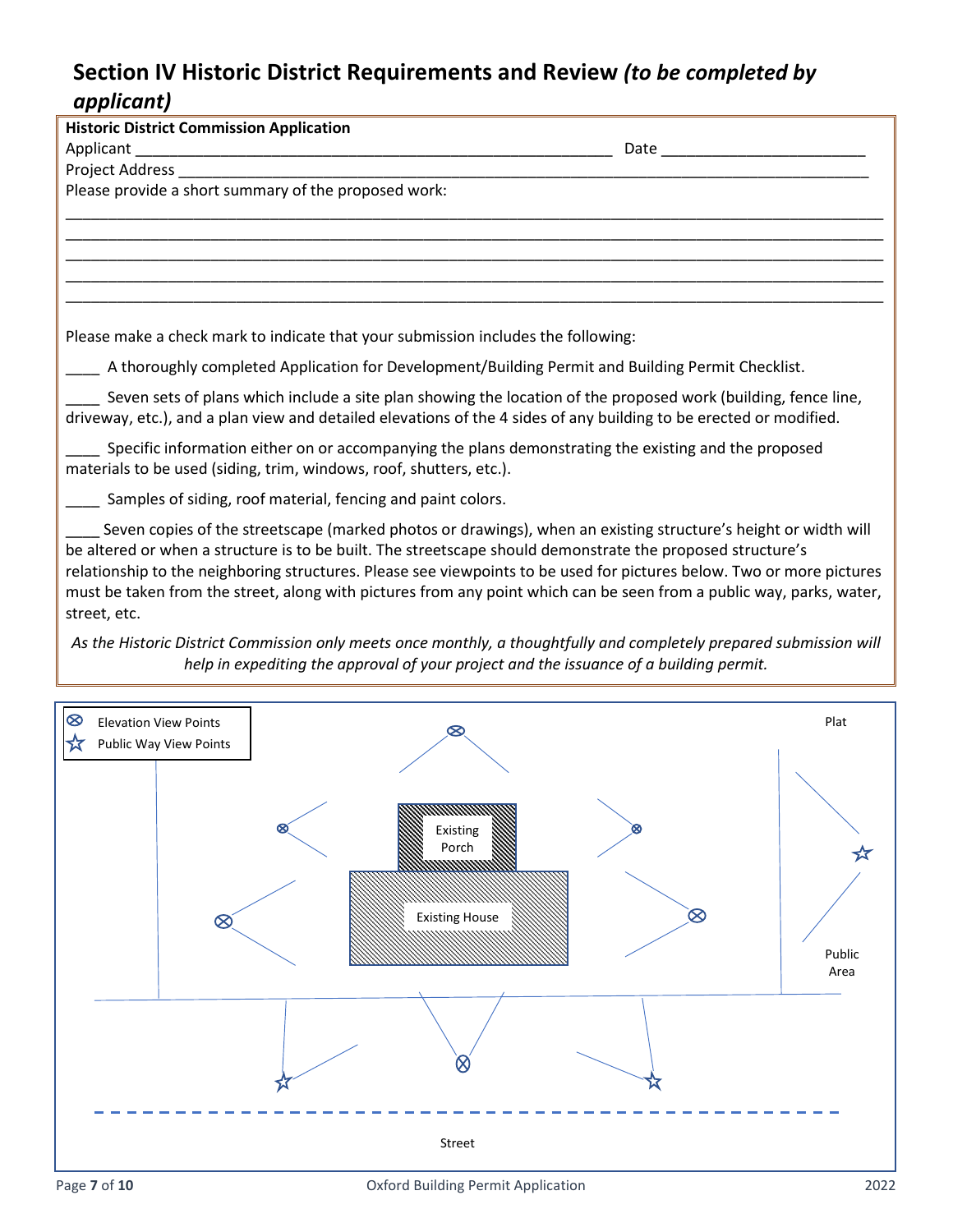# **Section IV Historic District Requirements and Review cont'd** *(to be completed by applicant)*

## **LIST OF ALL MATERIALS USED AND COLORS PROPOSED TO BE SUBMITTED WITH THE HISTORIC DISTRICT APPLICATION**

This form must be completed and samples of color and materials must be submitted when the application is submitted for review. Only respond to the items that apply to this application. Incomplete applications will be returned and determinations delayed.

| <b>ITEM</b>            | PROPOSED MATERIAL | PROPOSED COLOR | <b>HDC Determination/Comments</b> |
|------------------------|-------------------|----------------|-----------------------------------|
| Windows                |                   |                |                                   |
| Siding                 |                   |                |                                   |
| Shutters               |                   |                |                                   |
|                        |                   |                |                                   |
| Chimneys               |                   |                |                                   |
| Stoops/Porches         |                   |                |                                   |
| Decks                  |                   |                |                                   |
| Railings               |                   |                |                                   |
| Roofs                  |                   |                |                                   |
| Skylights              |                   |                |                                   |
| Dormers                |                   |                |                                   |
| Trim                   |                   |                |                                   |
| <b>Exterior Doors</b>  |                   |                |                                   |
| Sidewalks and Driveway |                   |                |                                   |
| Lighting               |                   |                |                                   |
| Foundations            |                   |                |                                   |
| Fences                 |                   |                |                                   |
| Steps                  |                   |                |                                   |
| Screening              |                   |                |                                   |

### *HDC – please note whether each is approved, approved w/ conditions (note conditions), Denied, or Tabled*

| Commission Comments: |       |  |
|----------------------|-------|--|
|                      |       |  |
|                      |       |  |
|                      |       |  |
|                      |       |  |
| Meeting Chair:       | Date: |  |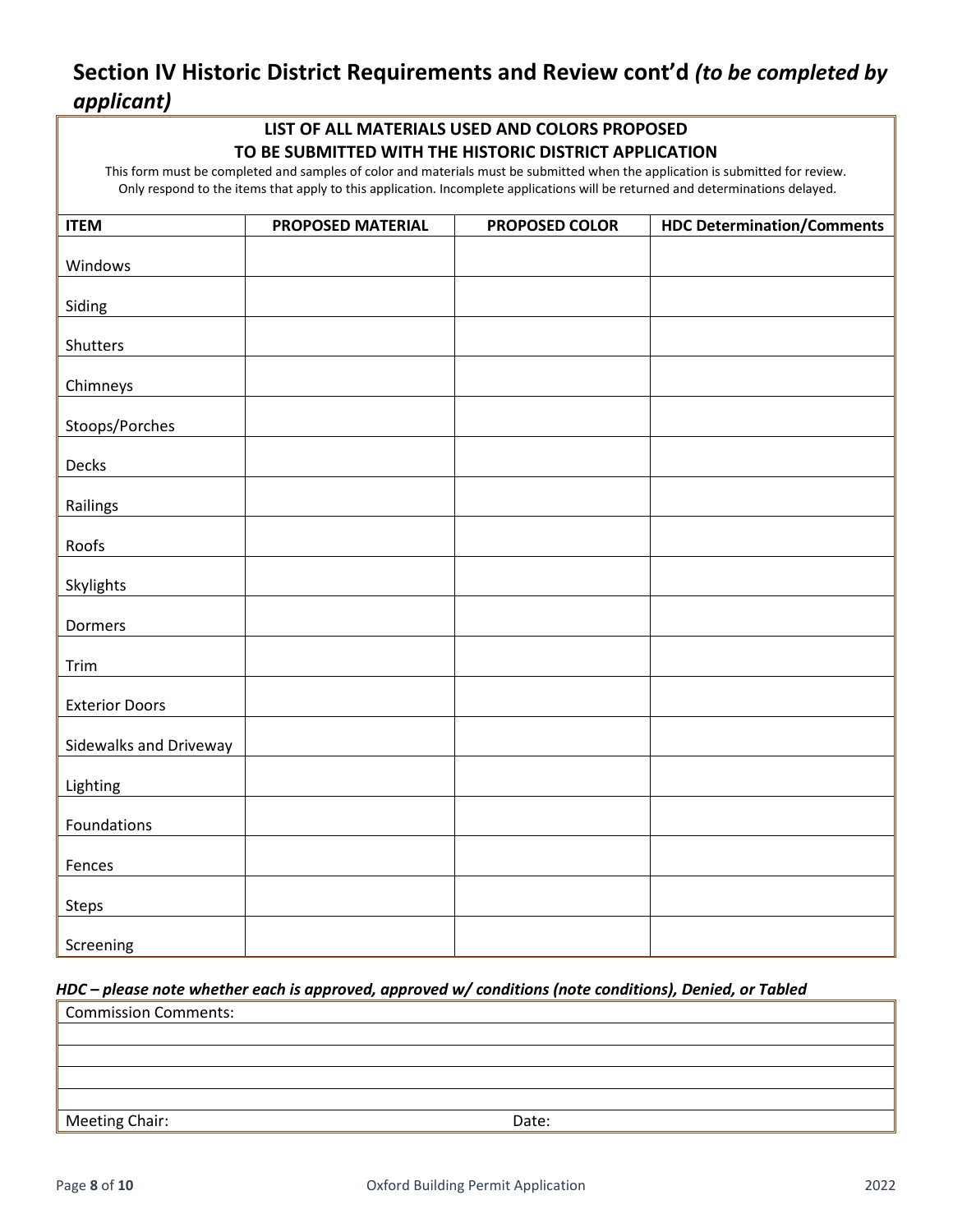# **Section V Zoning Review and Permit Approvals** *(to be completed by staff)*

| AS PERMITTED BY ZONING - VERIFY APPROVED CONSTRUCTION IS WITHIN THIS PARAMETERS |                                     |                       |                       |  |
|---------------------------------------------------------------------------------|-------------------------------------|-----------------------|-----------------------|--|
| ZONE ________                                                                   | <b>MAIN STRUCTURE SETBACKS</b>      | <b>LOT COVERAGE</b>   | OFF STREET PARKING    |  |
| CRITICAL AREA                                                                   | FRONT FT SIDE FT                    | ALLOWED %             | <b>SPACES</b>         |  |
| <b>CLASS</b>                                                                    |                                     | <b>MAXIMUM HEIGHT</b> | (9 X 20' EACH)        |  |
|                                                                                 | REAR FT<br>SIDE FT                  | ALLOWED %             | <b>SPACES</b>         |  |
| <b>LOT DIMENSIONS</b>                                                           |                                     |                       |                       |  |
| WIDTH FT                                                                        | <b>ACCESSORY STRUCTURE SETBACKS</b> | <b>FLOODPLAIN</b>     | <b>CONSTRUCTION</b>   |  |
| DEPTH FT                                                                        | FRONT FT SIDE FT                    | <b>ZONE</b>           | <b>CLASSIFICATION</b> |  |
| FRONTAGE FT                                                                     |                                     | BFE FT                | RESIDENTIAL           |  |
| AREA SQ FT                                                                      | REAR FT                             | FPE FT                | COMMERCIAL            |  |
|                                                                                 |                                     |                       |                       |  |

| <b>FINAL PERMIT APPROVALS</b> |             |      |  |
|-------------------------------|-------------|------|--|
|                               | Approved By | Date |  |
| Zoning                        |             |      |  |
| <b>Public Works</b>           |             |      |  |
| Floodplain                    |             |      |  |
| <b>Construction Plans</b>     |             |      |  |
| <b>Erosion and Sediment</b>   |             |      |  |
| Stormwater Management         |             |      |  |
| <b>Critical Area</b>          |             |      |  |
| <b>Historic District</b>      |             |      |  |
| Appeals Board                 |             |      |  |

| Applicant Check to be made payable to Town of Oxford |       |  |  |
|------------------------------------------------------|-------|--|--|
| <b>ZONING FEE</b>                                    | \$    |  |  |
| <b>HISTORIC FEE</b>                                  | \$    |  |  |
| <b>DEMOLITION</b>                                    | \$    |  |  |
| <b>CRITICAL AREA</b>                                 | \$    |  |  |
| <b>FLOODPLAIN</b>                                    | \$    |  |  |
| <b>STORMWATE</b>                                     | \$    |  |  |
| <b>PUBLIC WORKS</b>                                  | \$    |  |  |
|                                                      |       |  |  |
| <b>CONSTRUCTION</b>                                  | \$    |  |  |
|                                                      |       |  |  |
| <b>TOTAL DUE</b>                                     | \$    |  |  |
| <b>RECEIVED BY</b>                                   | Date: |  |  |

| <b>REQUIRED INSPECTIONS</b> |  |
|-----------------------------|--|
|                             |  |
|                             |  |
|                             |  |
|                             |  |
|                             |  |
|                             |  |
|                             |  |
|                             |  |
|                             |  |
|                             |  |
|                             |  |
|                             |  |
|                             |  |
|                             |  |

| Permit to Build is Granted on this date: |                          |  |
|------------------------------------------|--------------------------|--|
|                                          | , 20 $\_$                |  |
| Signed                                   | <b>Building Official</b> |  |
| Permit expires:                          |                          |  |